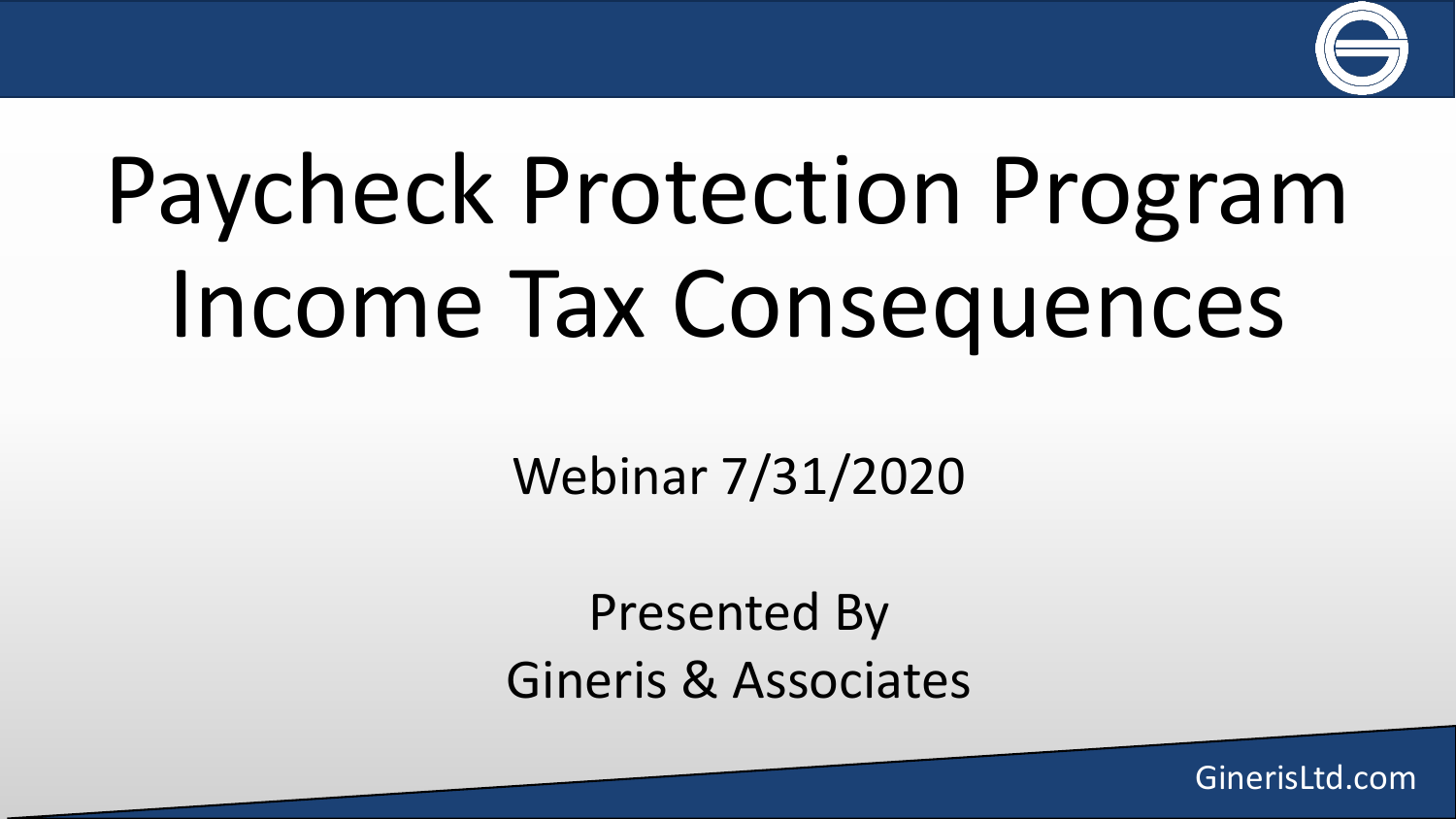

GinerisLtd.com

After the presentation we will host a Q&A session.

Please write your questions in the Q&A section in the menu below.



We will enable your microphone to ask your question.

• Please designate in your question if you'd prefer me to read it for you.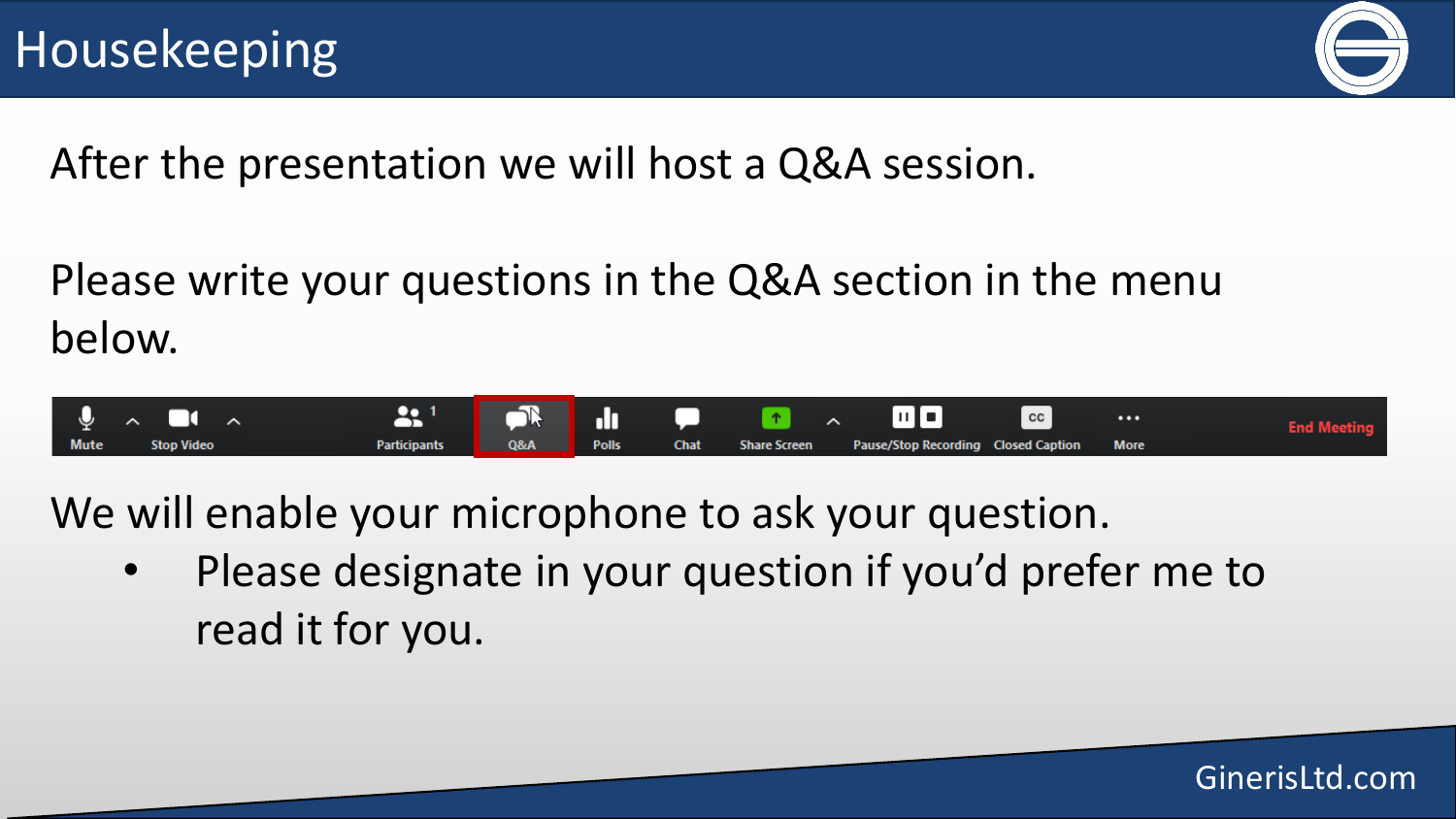## PPP Catch-up / Recap



- PPP Loans are still available through  $8/8$  one more week
- If your bank isn't offering them, we can share options

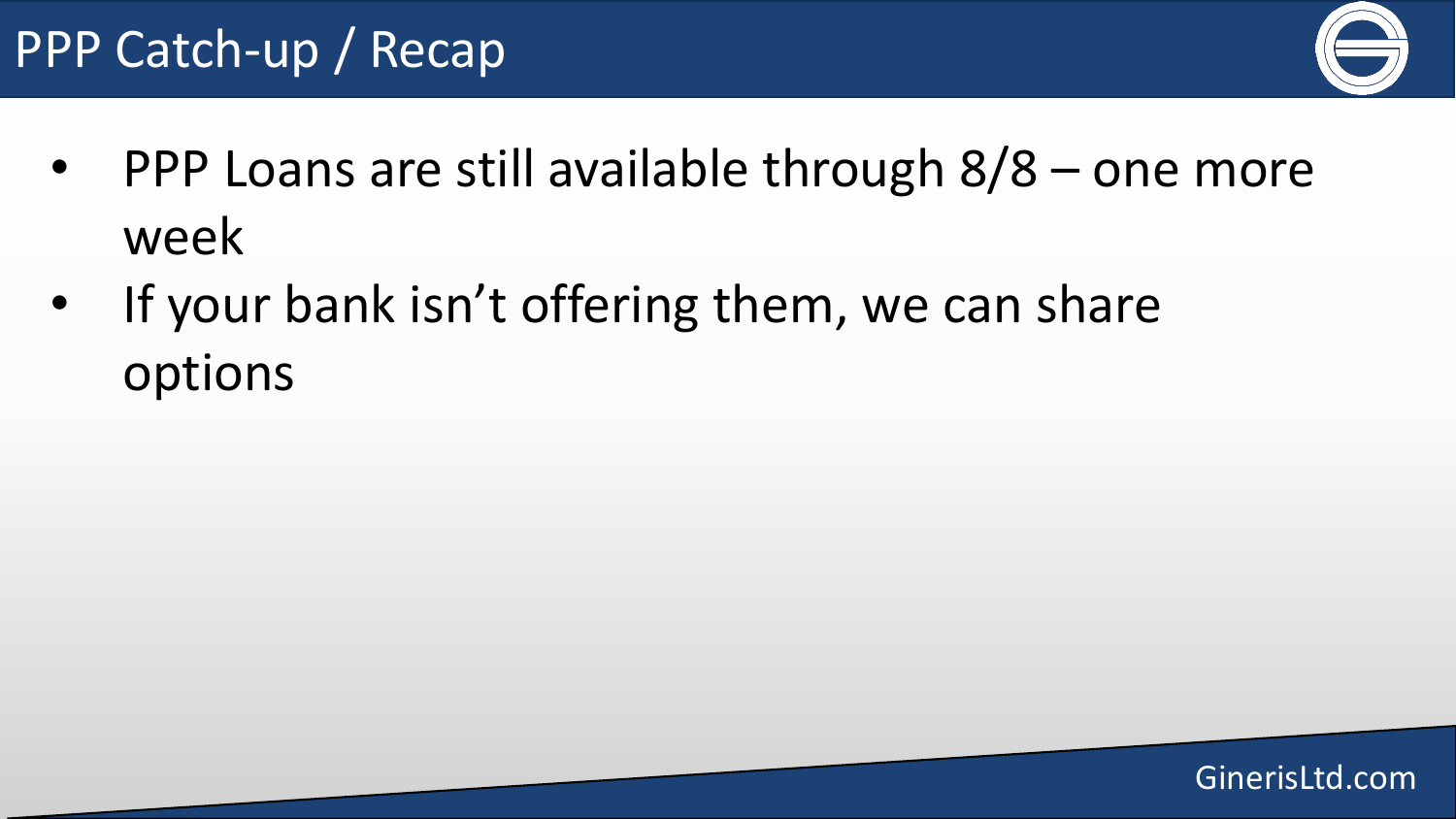

- SBA says PPP forgiveness applications are on hold until at least August 10<sup>th</sup>.
- May get extended if new legislative amendments to the forgiveness process necessitate changes to the system.
- Final Treasury guidance regarding PPP forgiveness applications, expected in early July, is now not expected until after related federal legislation is resolved.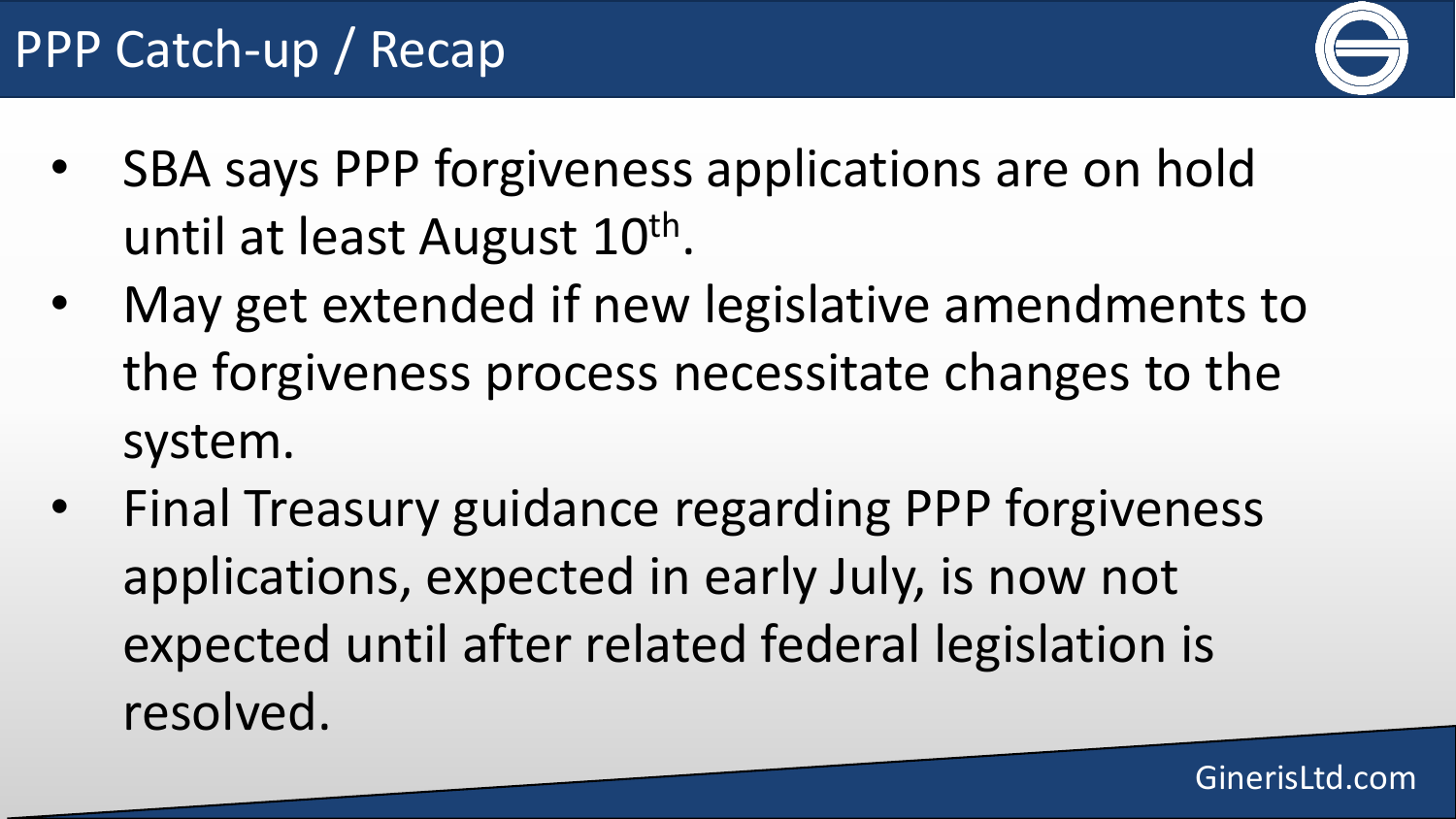

- At least 60% payroll; up to 40% rent, interest, utilities.
- Covered period 24 weeks instead of 8, though you can elect 8 if you received loan prior to June 5
- Safe Harbor re-hire period is now 12/31/2020
- Loan maturity up to 5 years if not 100% forgiven
- Loan payment deferral = when SBA remits forgiven amount to lender, or 10 months after covered period ends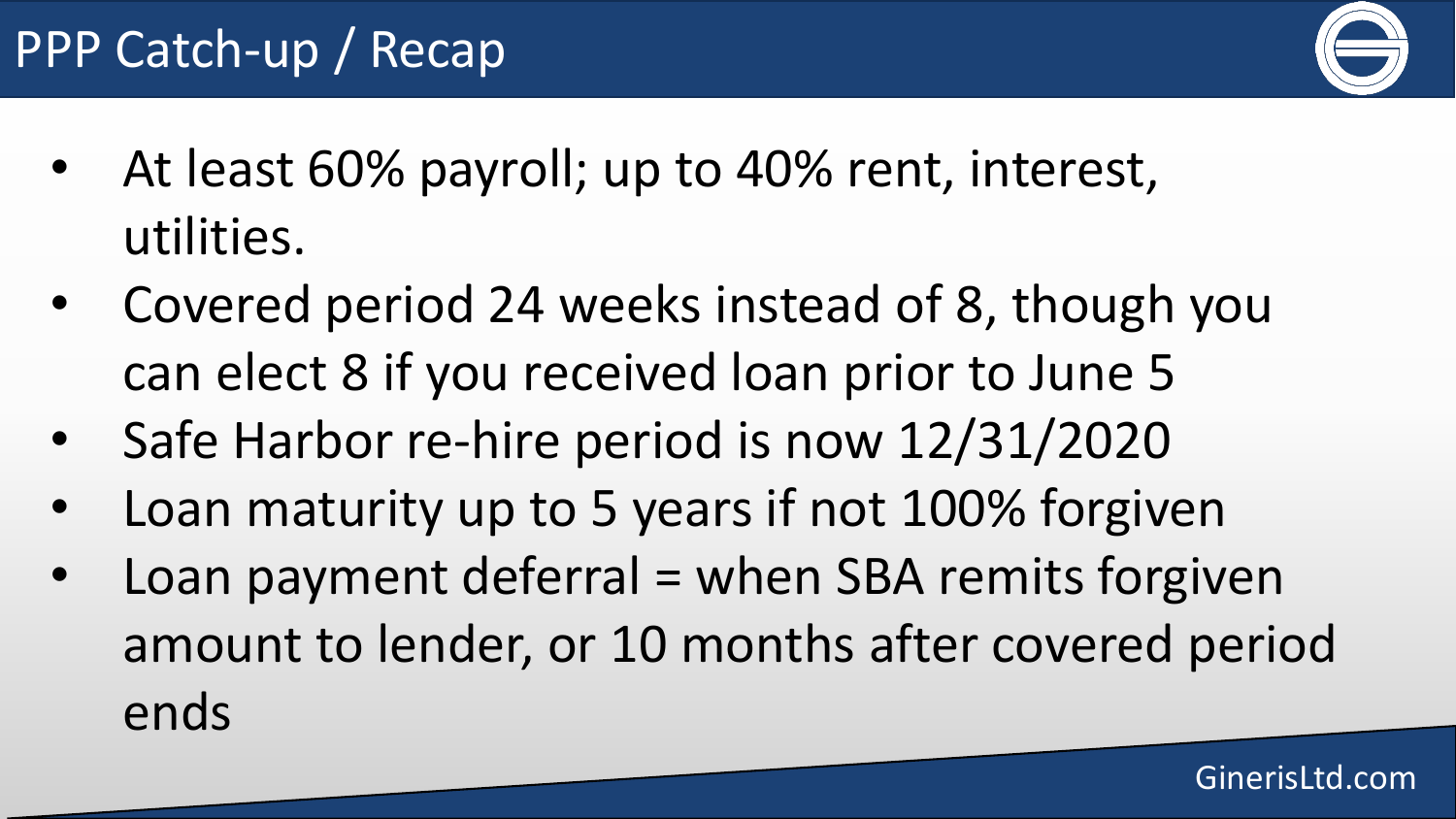

- As we've mentioned in previous webinars, IRS Rule [2020-32 states that ordinary business expenses tha](https://www.irs.gov/pub/irs-drop/n-20-32.pdf)t are paid for using *forgiven* PPP Loan proceeds are not deductible since the forgiven loan amount is excluded as gross income (no double tax benefit)
- This is the current ruling in force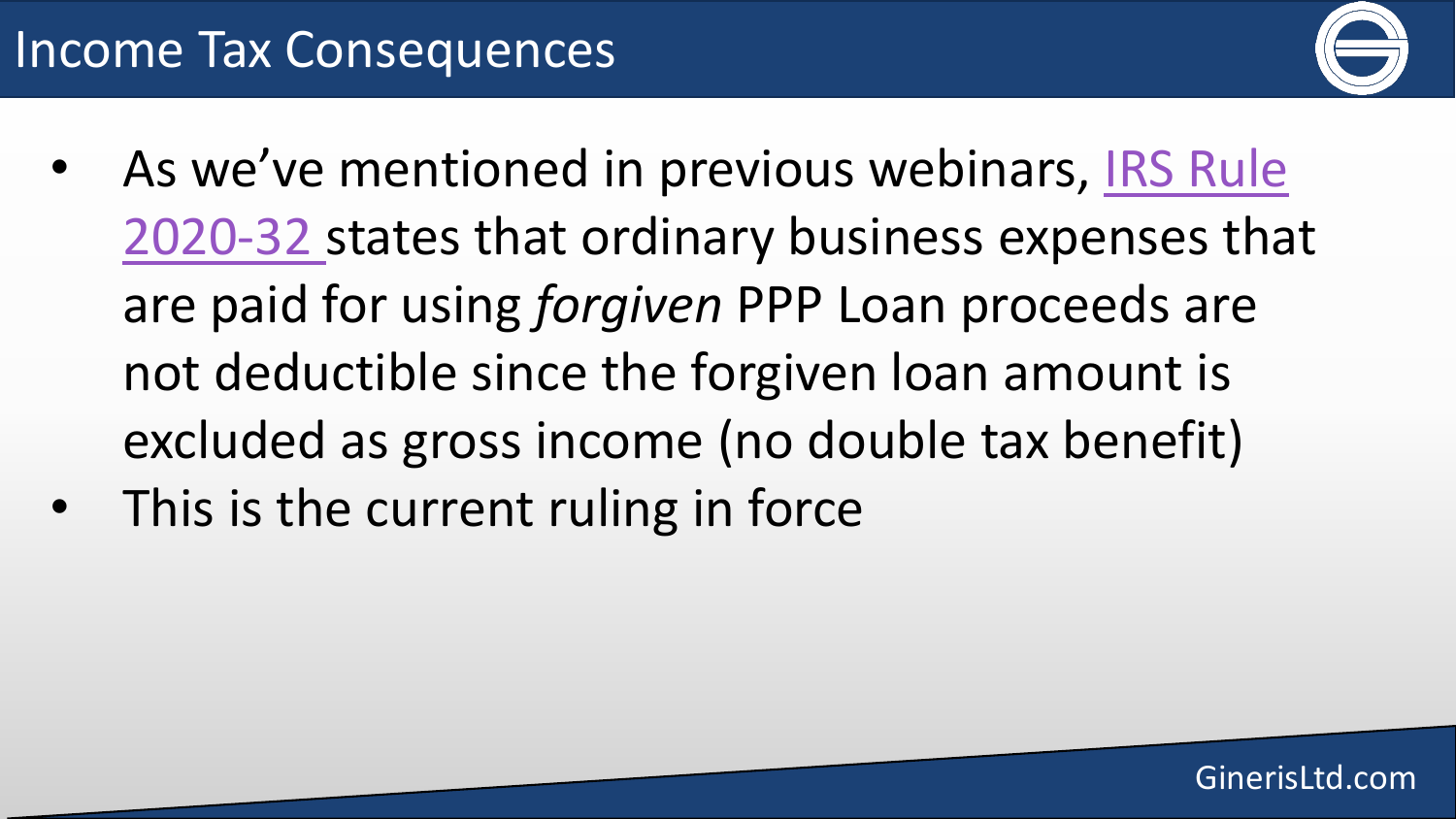

The IRS's position has been publicly criticized by key members of Congress, including, Senate Finance Committee Chair, Chuck Grassley, R-Iowa, who indicated that the IRS' position is contrary to the intent of the Paycheck Protection Program, and Chair of the House, Ways and Means Committee, Richard E. Neal, D-Mass, who suggested that future legislation would reverse the IRS' position in Notice 2020-32.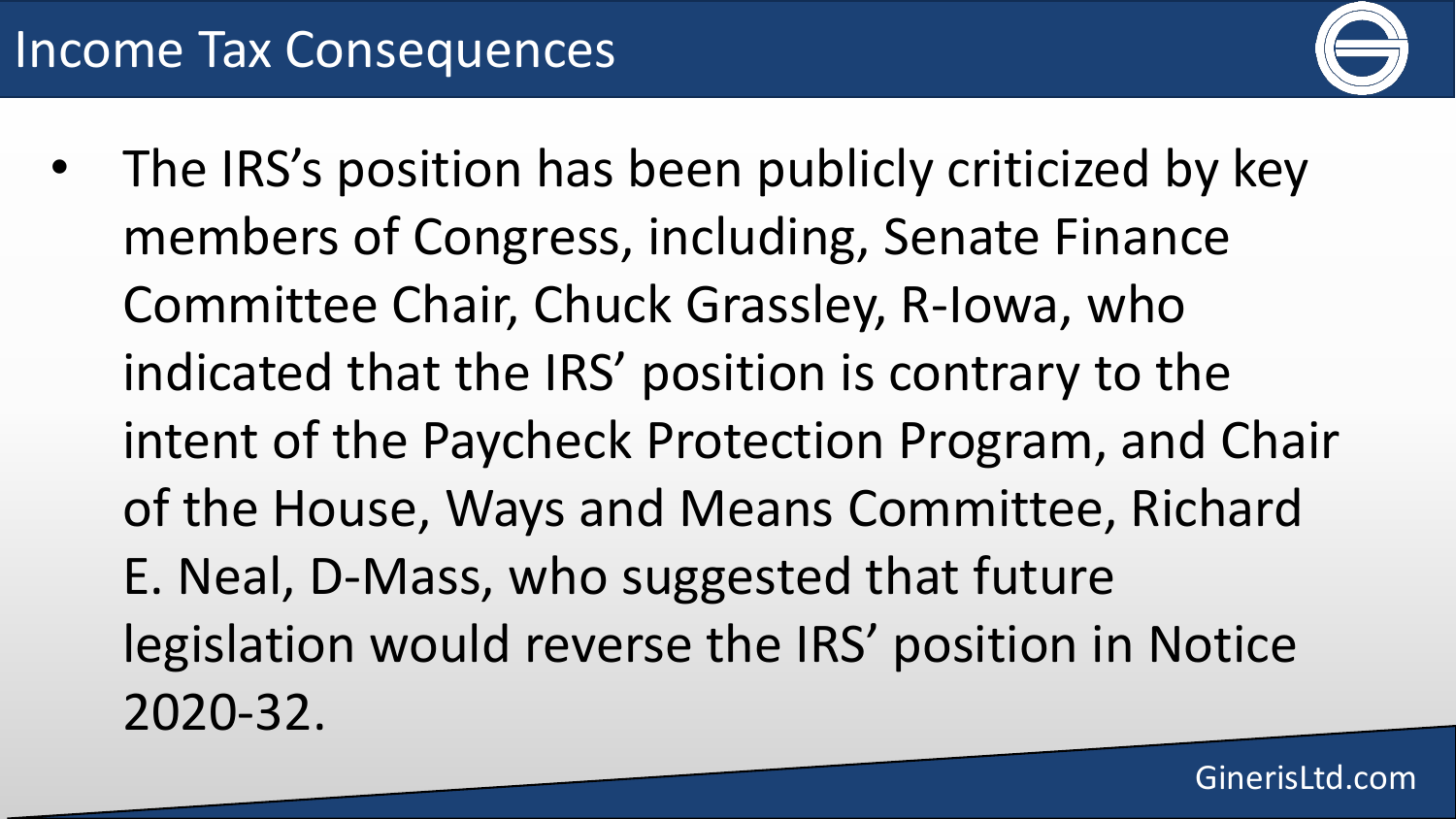### Income Tax Consequences



- Within a week of the release of Notice 2020-32, a bipartisan group of Senators introduced the Small Business Expense Protection Act of 2020.
- The Protection Act confirms the intended treatment of business expenses forgiven under Section 1106(i) of the CARES Act by amending that Section to include, "…no deduction shall be denied or reduced, no tax attribute shall be reduced, and no basis increase shall be denied, by reason of the exclusion from gross income…"
- This legislation would erase any confusion by clarifying that expenses paid with a forgiven PPP loan can still be deducted from small businesses' taxes.
- The Protection Act was referred to the Committee on Finance and no further action has been taken at this time.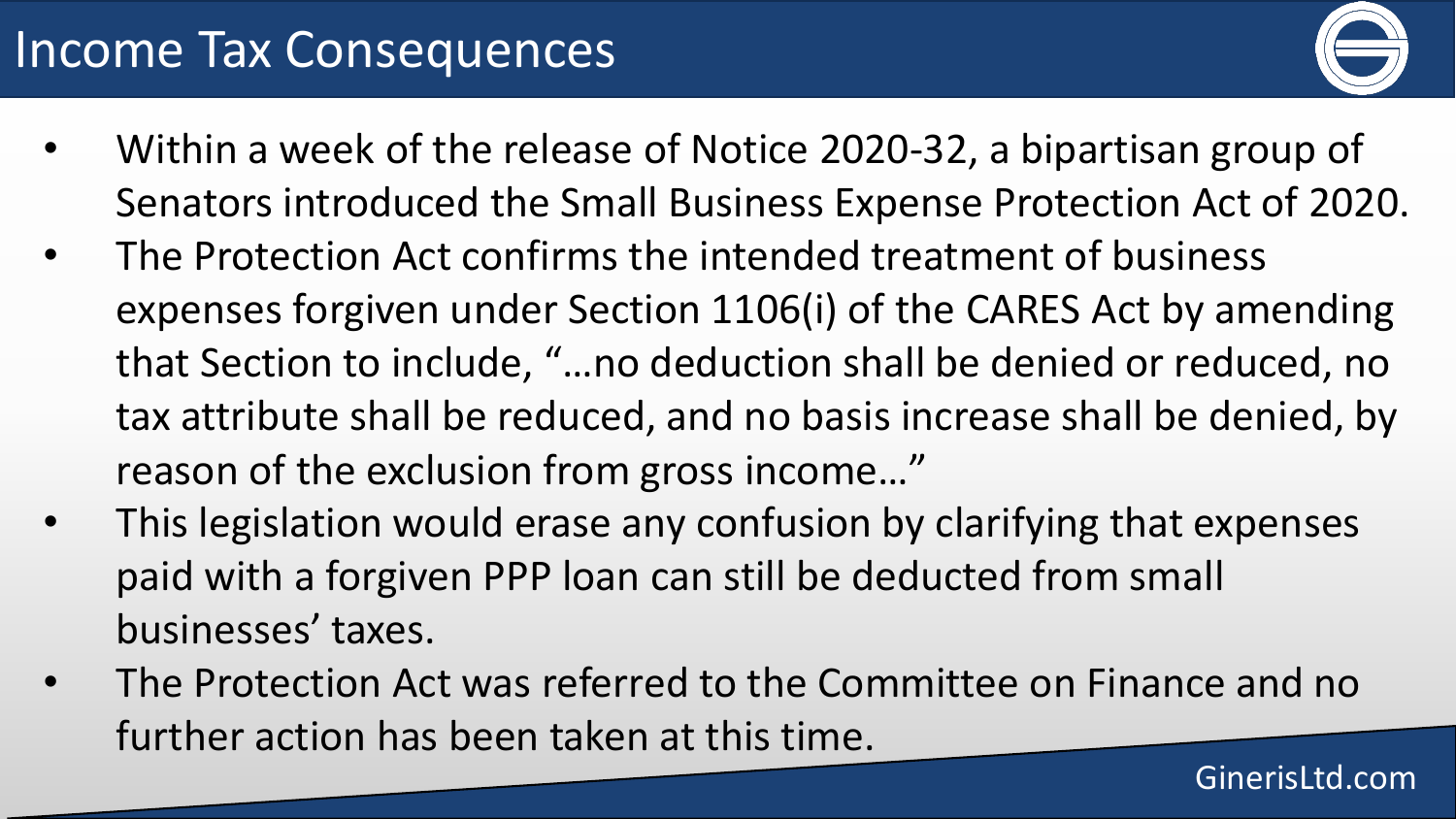

- We will see if there will be further congressional action, a new law, court involvement, or updated rulings from Treasury.
- If not, given that income is down for many businesses due to COVID in 2020, this is as good a year as any for such a tax filing, versus next year when (hopefully) business and income pick back up.
- Key is to understand and be prepared for the tax consequences.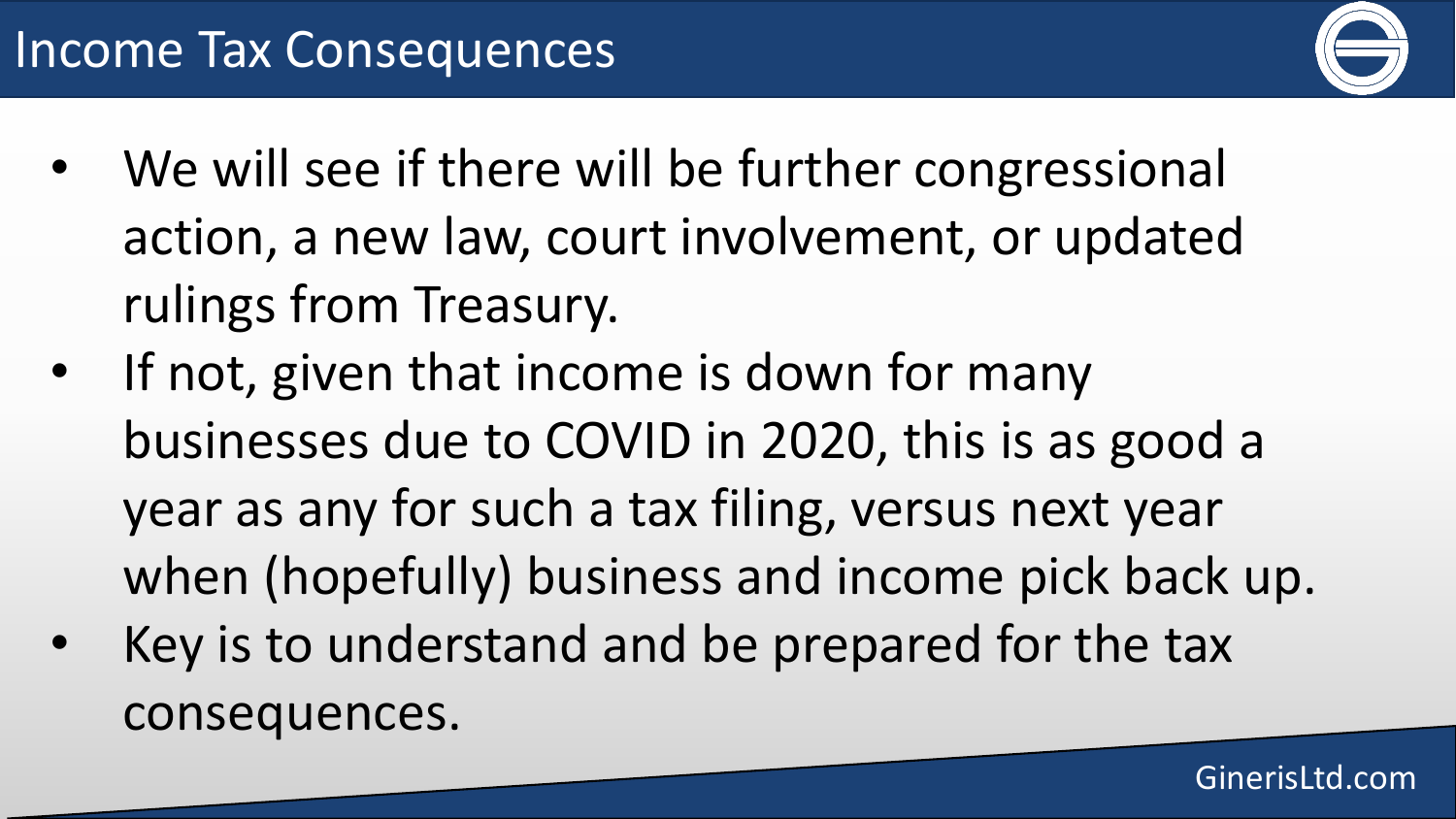### Examples of Income Tax Consequences

Pat explains scenarios

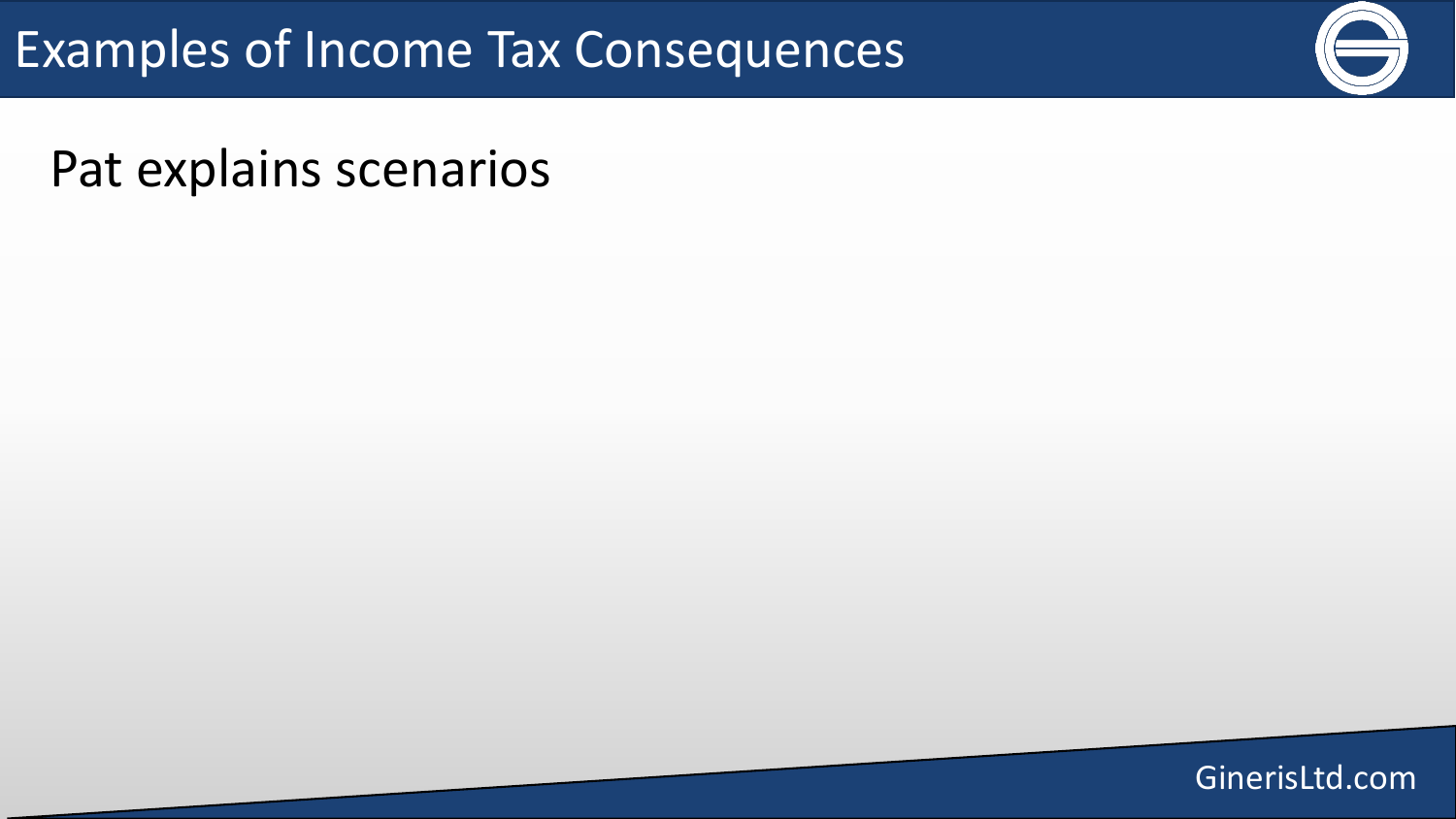## Live Q&A